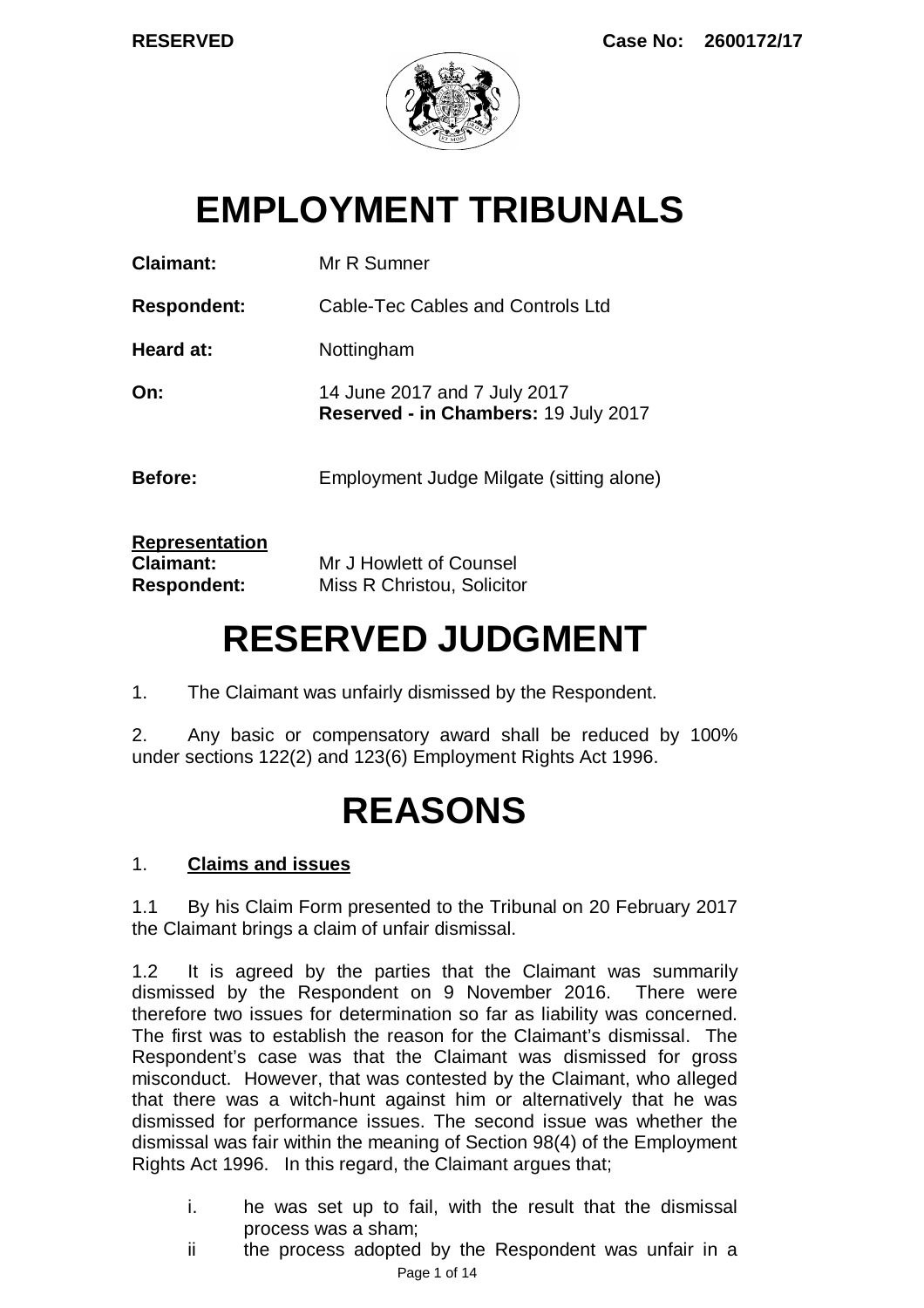number of respects, including that having been given a final written warning on 8 November 2016, he was then dismissed without further investigation on 9 November 2016;

iii. he was never given an opportunity to respond to allegations of dishonesty against him even though these formed part of the reason for dismissal.

## 2. **Evidence**

2.1 I heard evidence from the Claimant on his own behalf. For the Respondent, I heard from Mr Kevin Whincup, the Respondent's General Manager and Mr Jim Worley, the owner of the business. Each of the witnesses had prepared written statements which were taken as read.

2.2 I also had before me an agreed bundle of some 232 pages. At the start of the hearing the Claimant's applied to admit two further documents in evidence. These were (i) an email of 12 June 2017 sent from Mr Creegan, a customer of the Respondent to Mr Worley, and (ii) a pricing document showing the price of a casings adjuster. Mr Howlett, on behalf of the Claimant, objected to the application, although he did not dispute these documents were relevant to the issues for determination. Instead his concern was the weight that could properly be attached to them and the fact they had been produced so late in the day. I decided to admit the documents. They had been disclosed to the Claimant in sufficient time for Mr Hewlett to consider them and take instructions and submissions on weight could be made in due course.

2.3 Evidence was heard over 2 days. Oral submissions were made on behalf of both parties. Judgment was reserved as there was insufficient time to deliver the judgment at the hearing.

# 3. **Findings of fact**

### **Backround**

3.1 The Respondent is a manufacturer and supplier of control cables designed for specialist applications in a number of industries, including the construction and automotive industries. The owner of the Company is Mr Jim Worley. At the time of the events in this case the Respondent had a turnover of £1.5m and was profitable. It employed about 15 people and did not have any in house human resources advice.

3.2 The Claimant, who was 48 at the relevant time, had worked in the cable industry throughout his career. His employment with the Respondent began on 13 July 2009 when he was appointed as a sales engineer, He lived in Cheshire and initially was based full-time at the Company's Ellesmere Port factory. However, from 2013 he started to work several days a week at the Company's head office in Sutton in Ashfield in Nottinghamshire. Until the events in this case, the Claimant had a clean disciplinary record and had not been subject to any formal performance process.

3.3 At the time of the events in this case Mr Worley was involved in the day to day running of the company. On 4 April 2016 he appointed Mr Kevin Whincup as General Manager. Mr Whincup was effectively a new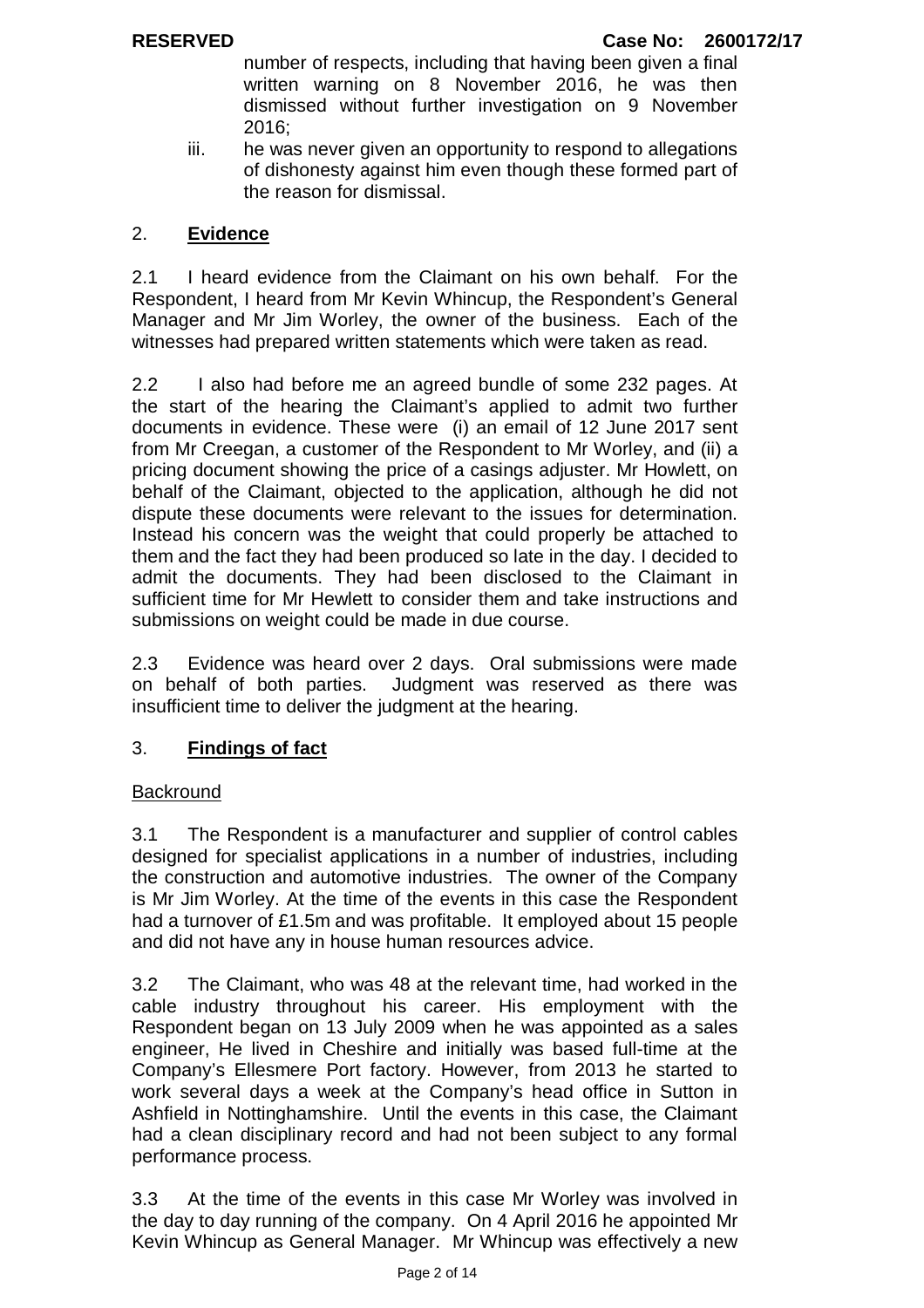broom, charged to improve and grow the business with a view to acquiring it himself in due course. The Claimant answered directly to Mr Whincup and the two men interacted on a daily basis.

### The Respondent's disciplinary policy

3.4 Shortly after Mr Whincop joined the company the Claimant signed a written contract of employment. This incorporated the Respondent's disciplinary procedure which applied at the time of the events in this case. The relevant parts of the policy were as follows:

"*Minor cases of misconduct and most cases of poor performance may be dealt with by informal advice, coaching and counselling. An informal oral warning may be given…*

*If there is no improvement or the matter is serious enough, you will be invited to a disciplinary meeting at which the matter can be properly discussed… The outcome of the meeting will be communicated to you.*" (para 17.2)

The procedure then sets out a number of possible outcomes, namely a formal verbal warning, a written warning, a final written warning and dismissal. The disciplinary procedure also explains that certain conduct will normally lead to dismissal. The list includes "serious insubordination".

3.5 Where the employer is contemplating dismissal, the procedure sets out a number of safeguards to ensure a fair process. (In this respect the draftsman appears to have used the statutory dismissal procedures as a model, perhaps not realising that these were abolished in 2009.) Accordingly step one of the procedure provides:

"*The employer will set out in writing your alleged conduct, characteristics or other circumstances which lead him/her to contemplate dismissing or taking disciplinary action against you. The employer will inform you, in the written statement of the basis on which he has made the allegations against you. If possible the employer will provide you with copies of any relevant evidence against you. The employer will invite you to a hearing to discuss the matter.*" (para 23)

3.6 Step two provides:

*"The meeting will be held without undue delay but only when you have had a reasonable opportunity to consider your response to the employer's written statement and any further verbal explanation the employer has provided.*" (para 24)

3.7 The procedure also provides for a 'modified dismissal procedure' to the effect that '*In a few cases of gross misconduct, the employer may be justified in dismissing immediately without conducting an investigation*'.

The Claimant's relationship with Mr Whincup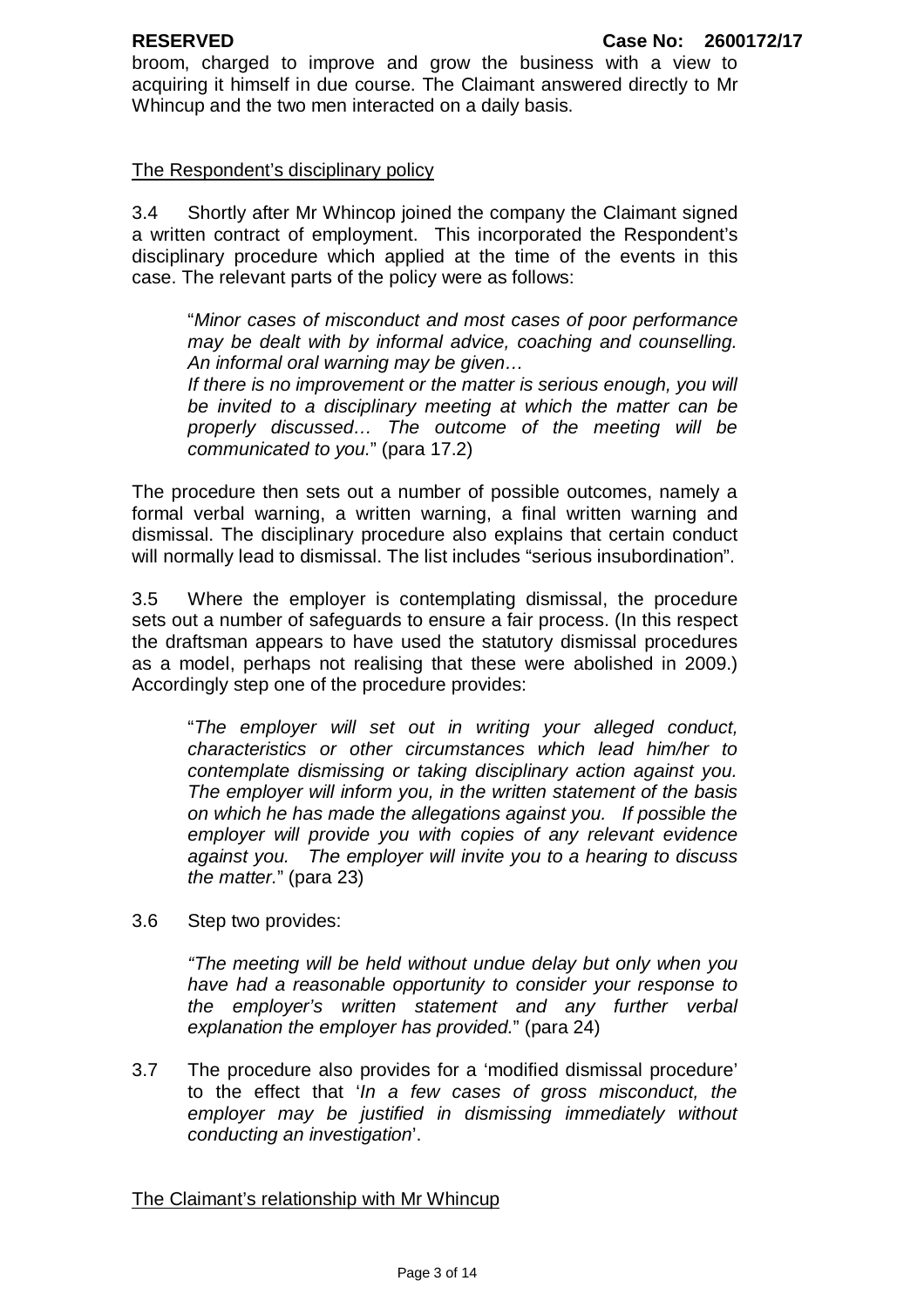3.8 Within a week of his arrival, Mr Whincup began making changes. Previously the Claimant had been involved to some extent in production, but Mr Whincup now wanted him to focus exclusively on sales and in particular the acquisition of new business. He asked him to report to him on a weekly basis.

3.9 These changes did not go down well with the Claimant. For his part, Mr Whincup became increasingly concerned at the Claimant's attitude, believing that he had been given too much leeway in the past and that he was now 'taking the mickey'. Accordingly on 3 May 2016, he drafted an email to the Claimant, picking him up on a number of matters including being late for work. However Mr Whincup was aware that he needed to tread carefully at this early stage and so he submitted the email to Mr Worley for approval. Mr Worley approved the email and it was duly sent to the Claimant.

3.10 Mr Whincup had also become concerned that the Claimant was using his personal mobile for work purposes. Accordingly at the start of May 2016 he gave him an informal warning that this practice was unacceptable. He also put up notices around the Nottingham office stating that "*any member of staff seen using a mobile phone during working hours will be subject to disciplinary action no exceptions no excuses* ". The notice made clear that personal phones could only be used during lunch breaks and that repeated offences could lead to dismissal. In cross-examination the Claimant accepted that he had been aware of the notice and that he knew he should not use his personal mobile in working time.

### The verbal warning

3.11 By the beginning of July 2016, matters between the Mr Whincop and the Claimant had deteriorated. Mr Whincup was becoming increasingly concerned that the Claimant was failing to follow instructions, was not focusing exclusively on his sales role and was underperforming. He decided action needed to be taken. On 12 July 2016 he therefore drafted another email to the Claimant informing him that he needed to investigate his ability to perform his role and warning him that if the investigation found there was a case to answer, then the Claimant would be invited to a formal disciplinary hearing. As before, he sent the email to Mr Worley for approval.

3.12 After discussion between Mr Worley and Mr Whincup an expanded version of the email was sent to the Claimant on 28 July 2016, shortly after the Claimant's return from a short period of sick leave. The email confirmed the need for an investigation but the subject matter had now broadened significantly beyond that contained in the draft. As a result the Claimant was informed that the investigation was to consider not only his ability to perform his role but also his failure to follow management instructions and his continued 'carrying and use of his personal mobile phone involving work related projects and jobs'. The email also made it clear that a major concern was that instead of following Mr Whincup's instructions and focusing on sales, the Claimant had 'gotten involved with other jobs… causing errors and confusion' and was performing tasks 'outside his mandate'. He was also told that he was being issued with a verbal warning and given examples of incidents where his performance was said to be wanting.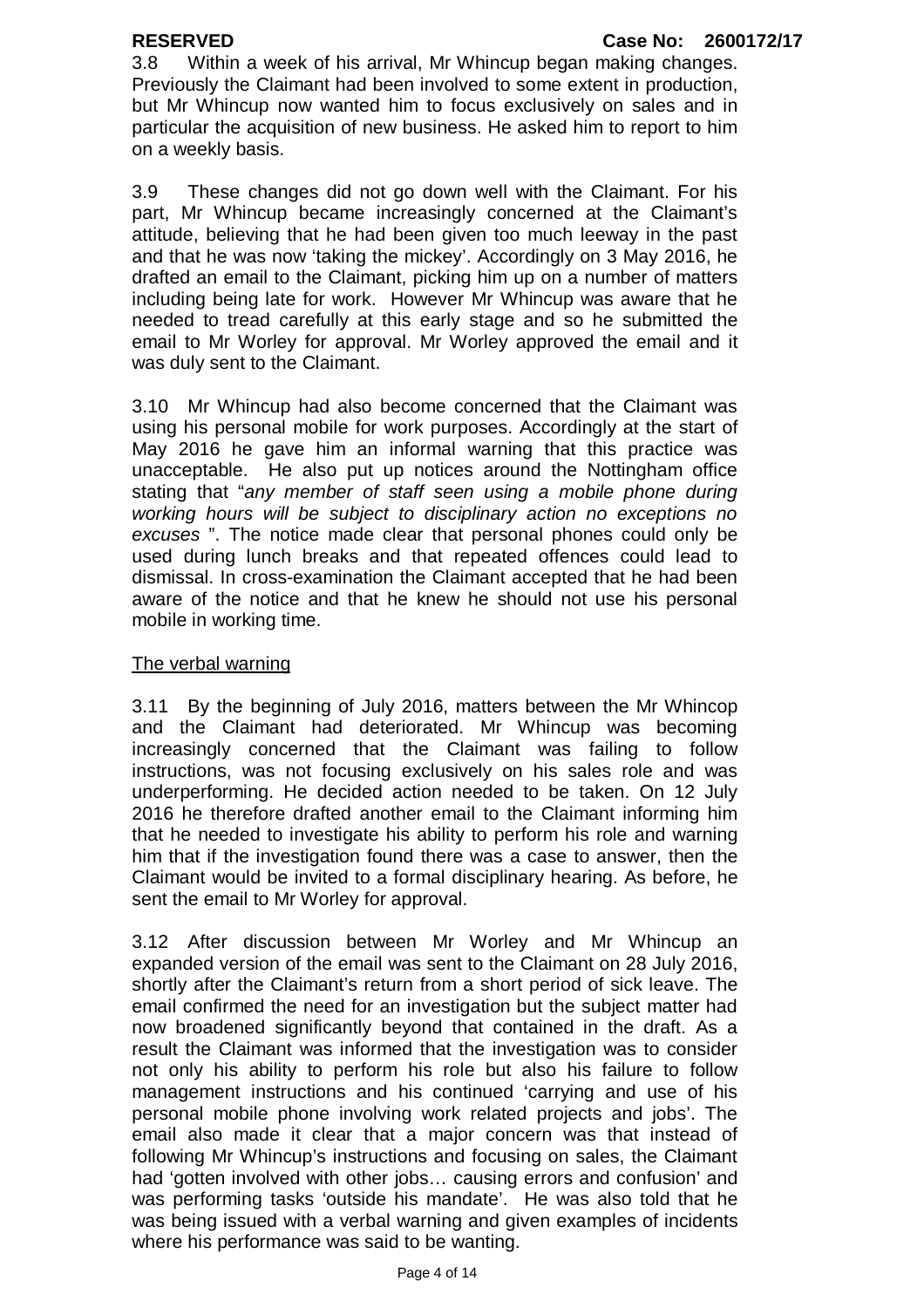### Changes to the Claimant's working conditions

3.13 Around this time, Mr Whincup implemented a series of changes to the Claimant's working conditions which made significant inroads into the Claimant's autonomy. Previously, emails to the Claimant had gone directly to his personal work email account. In the future they were all to go through the general email account, allowing them to be monitored by Mr Whincup. In addition the Claimant was given access to a phone line on which he could only make outgoing calls and the Company mobile he had been using was put in a downstairs office. The effect was that, if a customer rang for the Claimant, he or she would speak to Mr Whincup or one of the other workers in the office in the first instance and the Claimant would then receive an email message to call the customer back. It also had the added advantage in Mr Whincup's eyes that the Claimant could not use incoming calls as an excuse for not getting on with his work. The Claimant was also warned once again that he should not use his personal mobile for work matters. These changes clearly gave Mr Whincup considerable control over the Claimant's activities and enabled him to monitor the Claimant's performance closely. Unsurprisingly the Claimant was unhappy with the situation. As he explained in his evidence, the changes made him feel like a 'naughty school boy'.

### Further deterioration in relations

3.14 On 14 August 2016 the Claimant sent a 3 page letter to Mr Whincup responding in detail to the allegations against him and the issue of the verbal warning. He made it clear that having had 33 years in the cable industry he regarded any suggestion that he was not capable of performing his role as an insult. However this did nothing to satisfy Mr Whuncup who remained deeply frustrated by what he saw as the Claimant's poor attitude and his failure to follow management instructions. He was particularly angered by the fact that the Claimant had failed to provide him with a weekly sales report, despite a specific request for such a report on 12 August 2016. Accordingly he replied to the Claimant on 31 August 2016, pointing this out and making more general criticisms as follows:-

"*Your letter does nothing to change the facts which led to your verbal warning, or how you are perceived or presently operate within the business. You have created an air of mistrust that you now resent and suggest it is a management "witch hunt" or "victimisation". However, it is clear that you and your actions have created a situation of mistrust and poor performance, that requires close management and while I appreciate it is not welcomed by you, it is necessary. Unfortunately it is both time consuming and costly for the business. .... The business cannot operate effectively and efficiently whilst there is a member of staff that is not performing their duties and cannot work well with colleagues. Your results present and past speak for themselves, are documented, and show your performance and attitude in a very poor light.*"

3.15 Mr Whincup told the Claimant that he would be required to attend a disciplinary hearing in due course and that unless he changed his ways "disciplinary action was certain to follow". He also raised the issue once again of the Claimant's use of his personal mobile at work, claiming that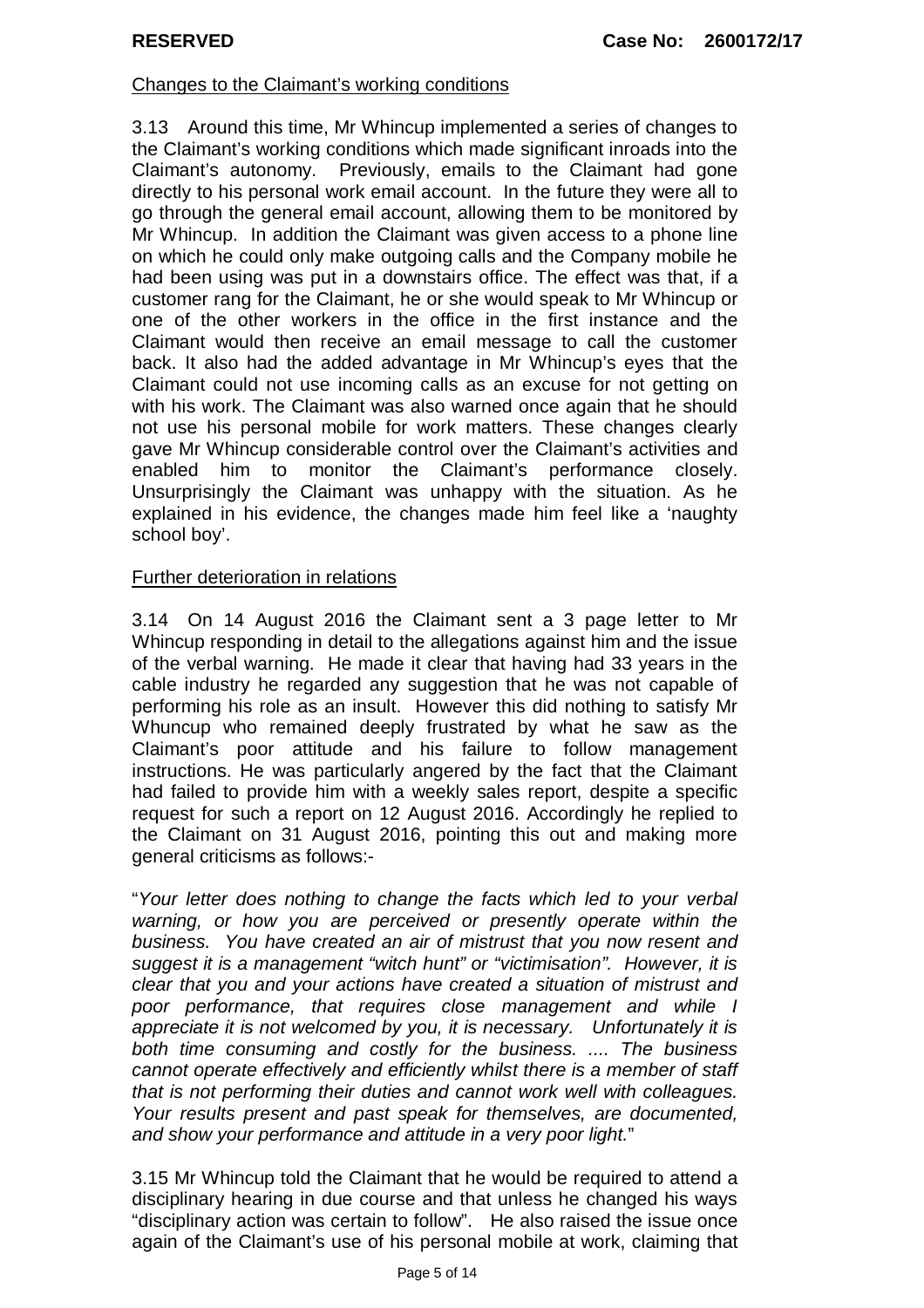despite being issued with an informal warning about the matter and despite there being 'signs throughout the building', the Claimant was continuing to make and receive calls from Cable-Tec customers on his personal phone. He warned that the Claimant would face disciplinary action if the practice continued.

3.16 By the beginning of September 2016, Mr Whincup had become totally frustrated by the Claimant's attitude. He therefore asked Wendy Melanaphy, another employee of the Company, to update him on a number of matters being dealt with by the Claimant. Her response highlighted a number of errors which she attributed to the Claimant. This confirmed Mr Whincup's view that the Claimant was failing to follow Company processes and procedures. Mr Whincup was also concerned that, contrary to instructions, the Claimant was still getting involved in production. On 20 September 2016 Mr Whincup therefore emailed the Claimant to tell him he should not get involved in the production of cables or samples and warning him that any breach of that instruction would be regarded as a disciplinary matter.

3.17 Subsequently on 5 October 2016, Mr Whincup contacted Mr Worley by email. By this stage, he was at the end of his tether with the Claimant, complaining in the email that the Claimant was '*totally retarded or not capable of doing his job (or both)*' and that conversations with him were like '*speaking to a 5 year old*'. He went on:-

"*After all the mistakes, cock-up's and hassles over the last 7 months that he has caused, he still will not do things properly. And it's getting worse ... Do you think spending a week with him will help? Or is he just not up to this? ... The guy is a total liability Jim ... I've held off on a written warning and tried to give him a chance but the minute you let up he's back to the old way. I firmly believe he needs a written warning to bring into line.*"

3.18 A few weeks later, on 28 October 2016, having received what he regarded as a totally unsatisfactory sales report from the Claimant (which I accept was the only one he ever received), Mr Whincup drafted a further email to the Claimant and, as he had done previously, sent it to Mr Worley for his approval. The draft email detailed the shortcomings in the Claimant's sales report and concluded:-

"*This is the final straw as regards my concerns about your skills and your ability to do this job ... The volume of work you handle is simply not sufficient to warrant the position. And this week you have made every attempt to delay submitting this report. What you have done is to pass me information not conducive to the sales information I need to assess our market position. ... Upon your return from holiday, we need to sit down and reassess your position within the business and place you in a position you are comfortable and can be of benefit to the business.*"

Mr Worley approved the draft and it was sent to the Claimant just over an hour later in virtually the same terms.

3.19 The Claimant then went on holiday and whilst he was away Mr Whincup drafted another email to the Claimant of some 2 pages in length. On 2 November 2016 he sent it to Mr Worley for approval. The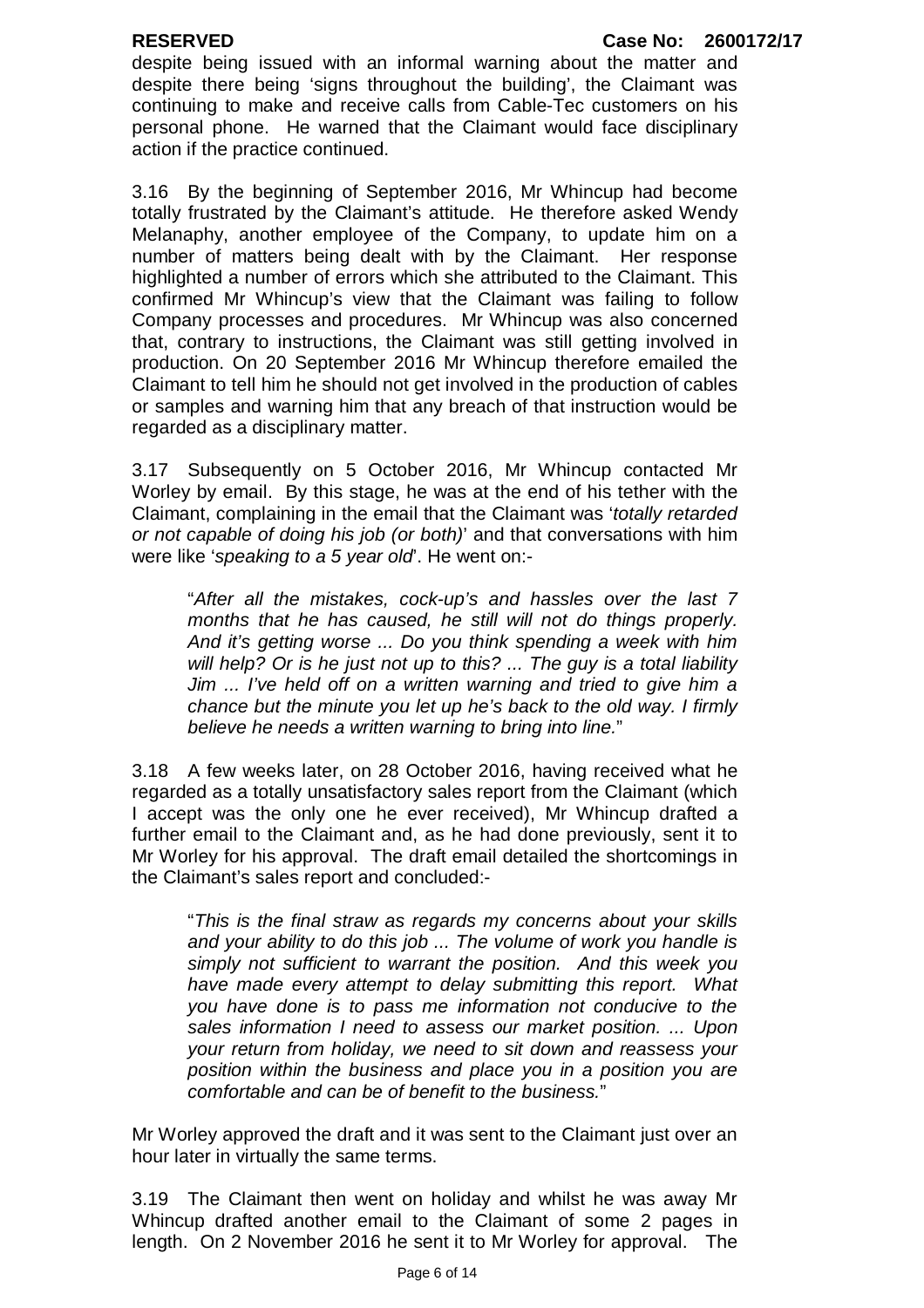#### **RESERVED Case No: 2600172/17**

draft stated that the Company continued to have serious concerns about the Claimant's ability to perform his role and informed the Claimant that he was to be given a final written warning. The draft reiterated Mr Whincup's concern that the Claimant was continuing to ignore his instructions, was failing to generate new business and was continuing to perform functions outside his role, despite being told directly at the end of September 2016 that this must stop. Whilst Mr Whincup gave evidence that this was simply a 'template', I did not find this to be credible. The email had clearly taken some considerable time to draft and, given the demands of Mr Whincup's role, it was unlikely that he would have undertaken this exercise unless he was intending to give the warning to the Claimant, come what may.

#### Disciplinary hearing on 8 November 2016

3.20 The Claimant was subsequently invited to a disciplinary hearing on his first day back from holiday on 8 November 2016. Only the Claimant and Mr Whincup were present. No minutes were taken and there was no evidence of any meaningful interaction, leading me to conclude that Mr Whincup was simply going thorough the motions. Later that day an email was sent to the Claimant, issuing him with a final written warning. This was in almost identical terms to the draft sent to Mr Worley on 2 November 2016. Two further aspects of the email are worthy of note. Firstly the email highlighted the Claimant's unauthorised use of his personal mobile "*for which you have received no fewer than 18 previous warnings, in the form of memo and verbal, including one such warning from the Managing Director*". Secondly the email warned that "*a further warning will result in dismissal".* 

3.21 Later that afternoon the Claimant was seen using his personal mobile by two fellow employees. On being informed that this was the case, Mr Whincup confronted the Claimant who had his personal mobile about his person. On inspection it was found to contain 9 missed calls from the Respondent's customers. (In cross-examination the Claimant denied that he had used the phone in the afternoon, explaining that the phone had been in his vehicle. However this evidence was unconvincing and at odds with the documentary record, which included a number of references to the Claimant's use of the phone on the afternoon in question. In addition there was no reference to the Claimant's explanation in his witness statement and it was never put to Mr Whincup in cross-examination, as might have been expected given the importance of the mobile phone issue to the Claimant's case.)

3.22 When speaking to Mr Whincup the Claimant did not attempt to deny he had been acting in breach of instructions. Mr Whincup regarded this as the last straw, his patience had run out. Despite all the warnings not to use his personal phone for business purposes, the Claimant had continued to do so and had done so flagrantly on the very afternoon he had been given a final written warning which had covered such conduct and had included a warning that 'a further warning would result in dismissal'. He therefore told the Claimant there would be a further disciplinary hearing the next morning (9 November 2016) at 8.30 am. The Claimant was not given a written invitation to the meeting or told of his right to be accompanied. Nor was he given written confirmation of the charges against him. No statements were taken from the members of staff who had reported the Claimant using his mobile phone.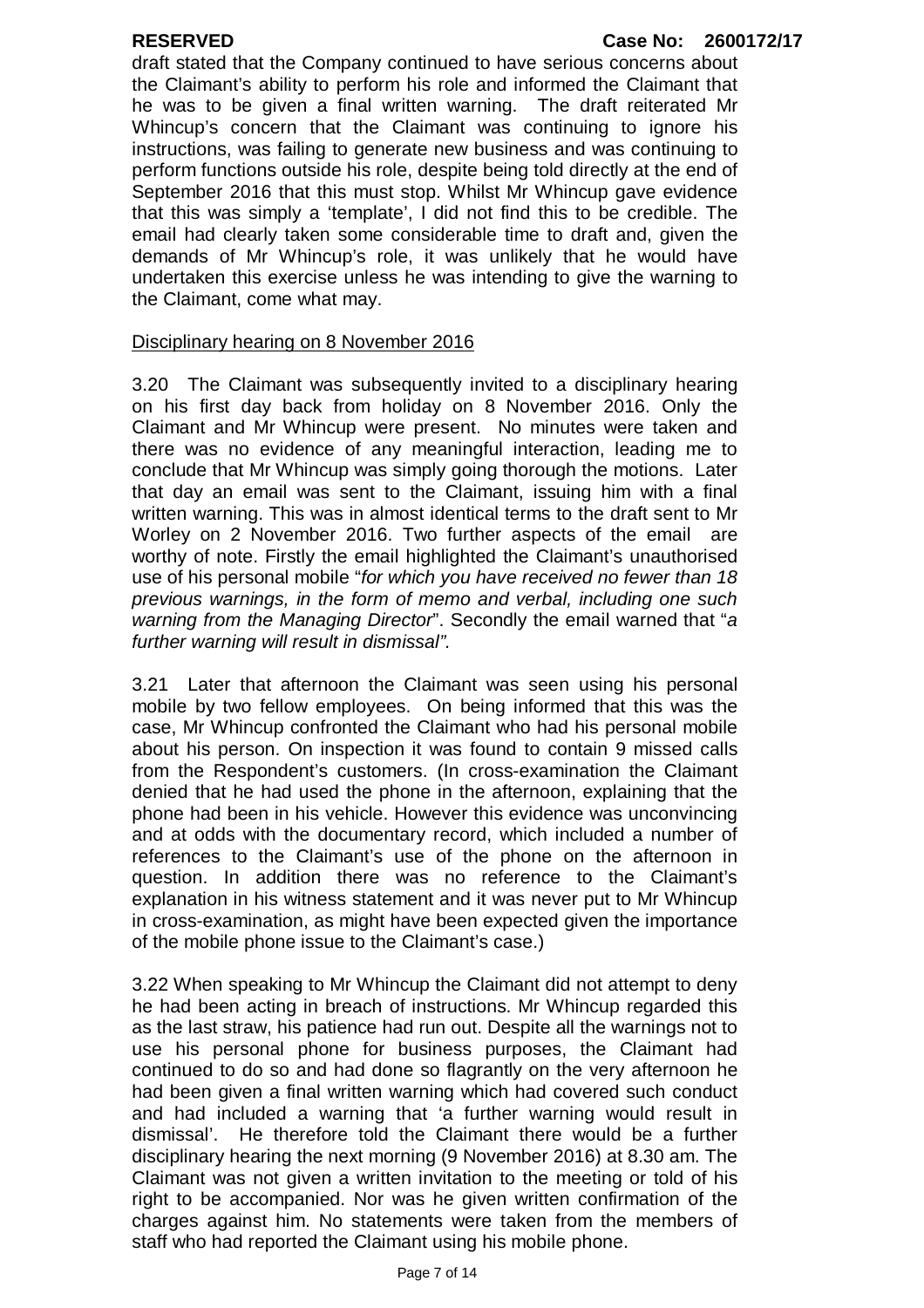3.23 Around this time Mr Whincup became aware that the company had discovered some emails which suggested that the Claimant had been receiving payment from a customer for items that were not going through the company books. Investigations into this matter began. In light of this and the fact that the Claimant had continued to use his personal mobile phone for work related purposes in spite of repeated instructions not to do so, Mr Whincup formed the view that in all likelihood the Claimant was involved in private deals with customers for his own personal gain.

### Disciplinary hearing on 9 November 2016

3.24 The disciplinary hearing went ahead as planned, chaired by Mr Whincup. At the start of the meeting the Claimant was asked if he wished a member of staff to be present. The Claimant told him he did not. As with the disciplinary meeting the day before, the Claimant and Mr Whincup were the only people present and no minutes were taken. There was very little discussion. The meeting lasted just 5 minutes and resulted in the Claimant's summary dismissal. There was no evidence that Mr Whincup considered any alternative sanctions. (Although Ms Christou suggested in submissions that at this point Mr Whincup was following the modified procedure set out in the Respondent's disciplinary procedure, Mr Whincup gave no evidence to that effect and I was not persuaded that he had consulted any particular policy or procedure before taking the decision to dismiss.)

3.25 Having been told he was to be dismissed, there was then a discussion about Mr Whincup's concerns that the Claimant had been accepting payments for Company goods directly into his personal bank account. To Mr Whincup's surprise, the Claimant admitted he had done so.

3.26 The Claimant's dismissal was subsequently confirmed in writing by Mr Whincup. The letter stated that the Company had become dissatisfied with the Claimant's conduct and performance and in particular that he had been witnessed making and receiving phone calls and messages from customers on his personal mobile. The letter also stated that:

"*Following our meeting it was found that you have been accepting payments from customers to supply material from the business without authorisation.*"

The letter concluded:

"*I have decided that your conduct constitutes gross misconduct and that your explanation was not acceptable. Having taken all of the facts and circumstances into consideration, I have decided to summarily dismiss you from your employment with immediately effect.*"

The Claimant was informed of his right to appeal against his dismissal and that any such appeal would be heard by Mr Worley.

3.27 The same day the rest of the staff were informed that the Claimant had been dismissed for reasons relating to "*trust, performance ... gross*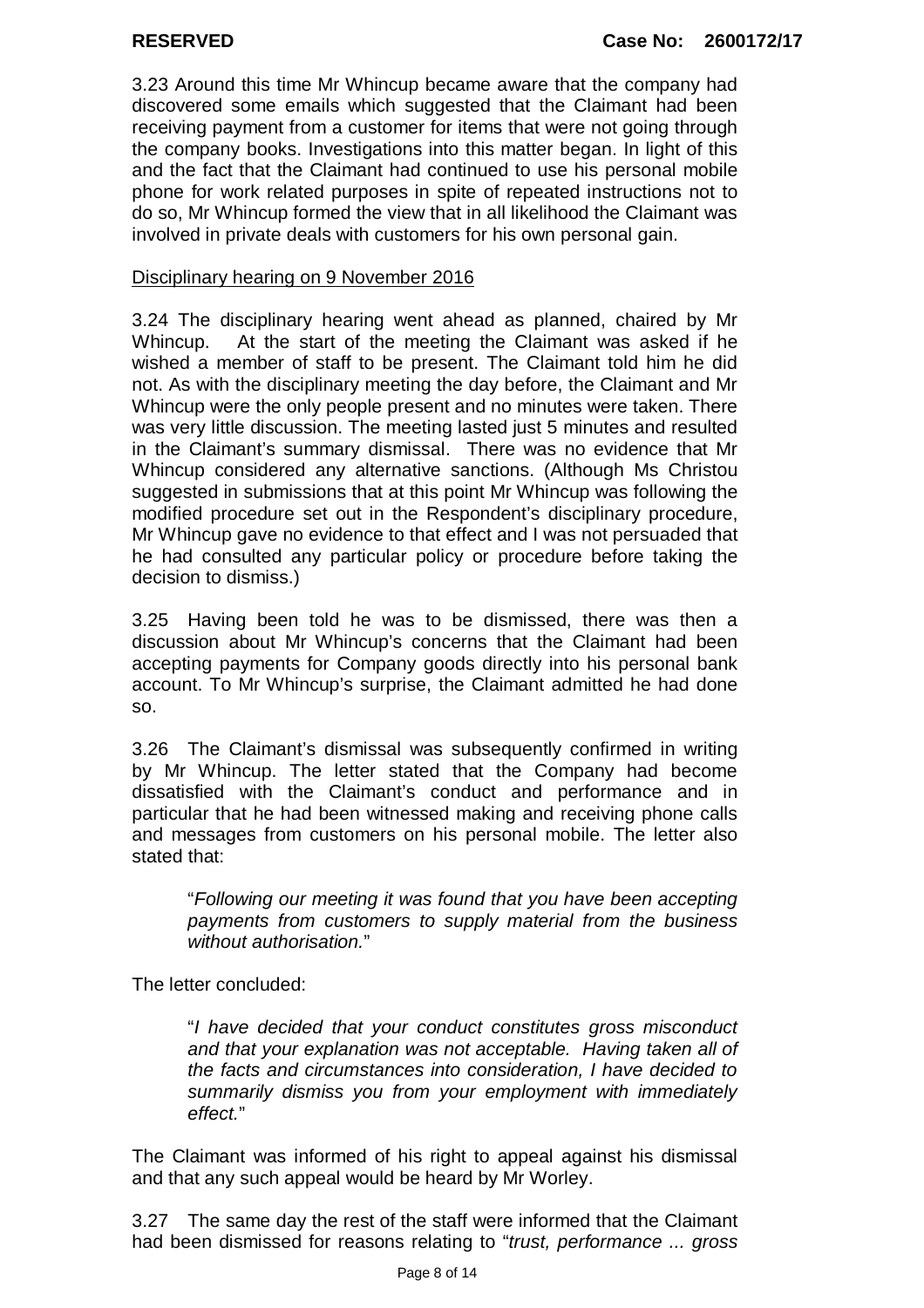*insubordination and other more serious matters pertaining to gross misconduct ...*" In view of the reference to 'more serious matters' in this staff announcement and the contents of Mr Whincup's memo to Mr Worley (discussed below) I concluded that the Claimant's dealings with customers were taken into account by Mr Whincup when taking the decision to dismiss.

### The appeal process

3.28 The Claimant subsequently appealed and an appeal hearing was arranged for 9.30 am on Friday 25 November 2016 at the Company's Nottingham office. Ahead of the hearing Mr Whincup emailed Mr Worley on 22 November 2016 explaining his decision to dismiss the Claimant:-

'*It is important that [the Claimant understands that he has not been 'accused' of stealing at this stage, otherwise the police would have been involved, however the missing stock, payments into his personal account… and his admission of all of the above during our meeting have all been taken into account when the decision was made to dismiss*.'

He also highlighted the Claimant's 'insubordination' and 'ignoring instructions and requests' – including the making and receiving of customer calls on his personal mobile – as being influential in the decision.

3.29 The Claimant subsequently contacted the Company, explaining that it was impossible to travel from Cheshire to attend a meeting at 9.30am as he did not have a vehicle and he could not travel by public transport for such an early start.

3.30 By now, for the first time, the Respondent had obtained some external advice and it is noticeable that after this point the tone of the Company's response is far more measured. Accordingly the Company offered to hold the appeal hearing later in the day or to provide the Claimant with transport, so that there would be no cost in attending. The appeal hearing was also postponed to 2 December 2016 to give the Claimant more time to prepare.

3.31 The Claimant then asked for the appeal to be on *"*neutral territory". The Company was not prepared to accede to that request but reiterated its offer of transport toNottinghamshire. The appeal hearing was then postponed for a second time to 12 December 2016 to give the Claimant further opportunity to attend. In the event, the Claimant declined to attend, having no confidence that he would get a fair hearing.

3.32 In the meantime, Mr Whincup had prepared a briefing note for Mr Worley for his consideration at the appeal. It emphasised that the Claimant had not been accused of stealing from the Company. However it went on to state that a number of items had been 'taken into account' when the decision to dismiss was made. He stated that these included missing stock, payments into the Claimant's personal account, phone calls to the Claimant's phone from Martin Creegan, and the Claimant's 'admission of all of [these] during our meeting'. As a result of this memo I did not accept Mr Whincup's evidence that his suspicions that the Claimant had been dealing directly with customers had nothing to do with the decision to dismiss. The memo says the exact opposite.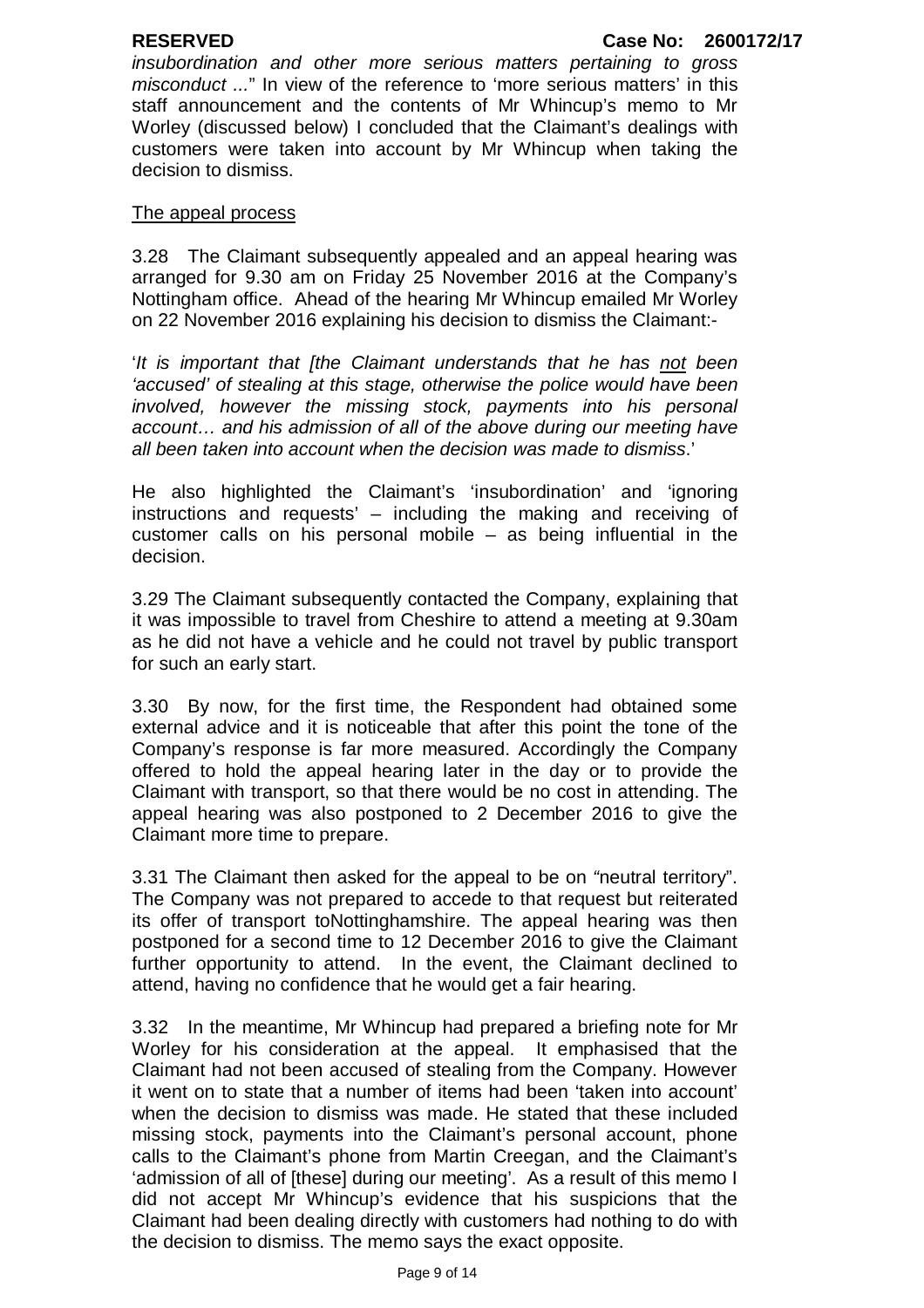3.33 The appeal hearing on 12 December 2016 went ahead without the Claimant. Mr Worley confirmed the decision to dismiss and the Claimant was informed of the outcome by letter of 15 December 2016.

## 4. **The relevant law**

## **Unfair Dismissal**

4.1 The law in relation to unfair dismissal is contained in the Employment Rights Act 1996 ("ERA 1996"). Section 94(1) provides that an employee has the right not to be unfairly dismissed by the employer. Section 98(1) provides that in determining whether the dismissal of an employee is fair or unfair it is for the employer to show the reason (or if more than one the principal reason) for the dismissal and that it is one which the law regards as being potentially fair.

4.2 A list of potentially fair reasons is set out in Sections 98(1)(b) and 98(2) of the ERA 1996. This includes a reason which "relates to the capability… of the employee for performing work of the kind the employee is employed to do" (section 98(2)(a)) and a reason that relates to the "conduct of the employee" (section 98(2)(b)). It is well established that section 98(1) is concerned with the reason that was present in the employer's mind at the time of the decision to dismiss.

4.3 If the employer can show that there is a potentially fair reason then the Tribunal has to consider whether the decision to dismiss for that reason was fair within the meaning of section 98(4) ERA 1996. This section provides as follows:

"*The determination of the question whether the dismissal is fair or unfair (having regard to the reason shown by the employer)* 

*(a) depends on whether in the circumstances (including the size and administrative resources of the employer's undertaking) the employer acted reasonably or unreasonably in treating [conduct] as a sufficient reason for dismissing the employee, and* 

*(b) shall be determined in accordance with equity and the substantial merits of the case*".

The effect is that in a misconduct dismissal case the Tribunal is engaged in evaluating the employer's conduct in dismissing the employee; it is not concerned with whether the misconduct actually occurred (see Rawson v Robert Norman Associates EAT/0199/13, summarising well established principles). The burden of proof on the issue of fairness within section 98(4) is neutral.

4.4. In this context it is important to appreciate in line with the reasoning in such cases as Iceland Frozen Foods -v- Jones [1982] IRLR 439, Foley -v-Post Office [2000] ICR 1283, Sainsbury's Supermarkets -v- Hitt [2003] IRLR 23 and Turner v East Midlands Trains [2013] IRLR 107 that when considering the employer's conduct under Section 98(4) the Tribunal has to recognise that different employers may reasonably react in different ways to a particular situation. This means that the Tribunal must not ask what it would have done had it been in the Respondent's shoes and then substitute its own view for that of the Respondent. Instead the question is whether the Respondent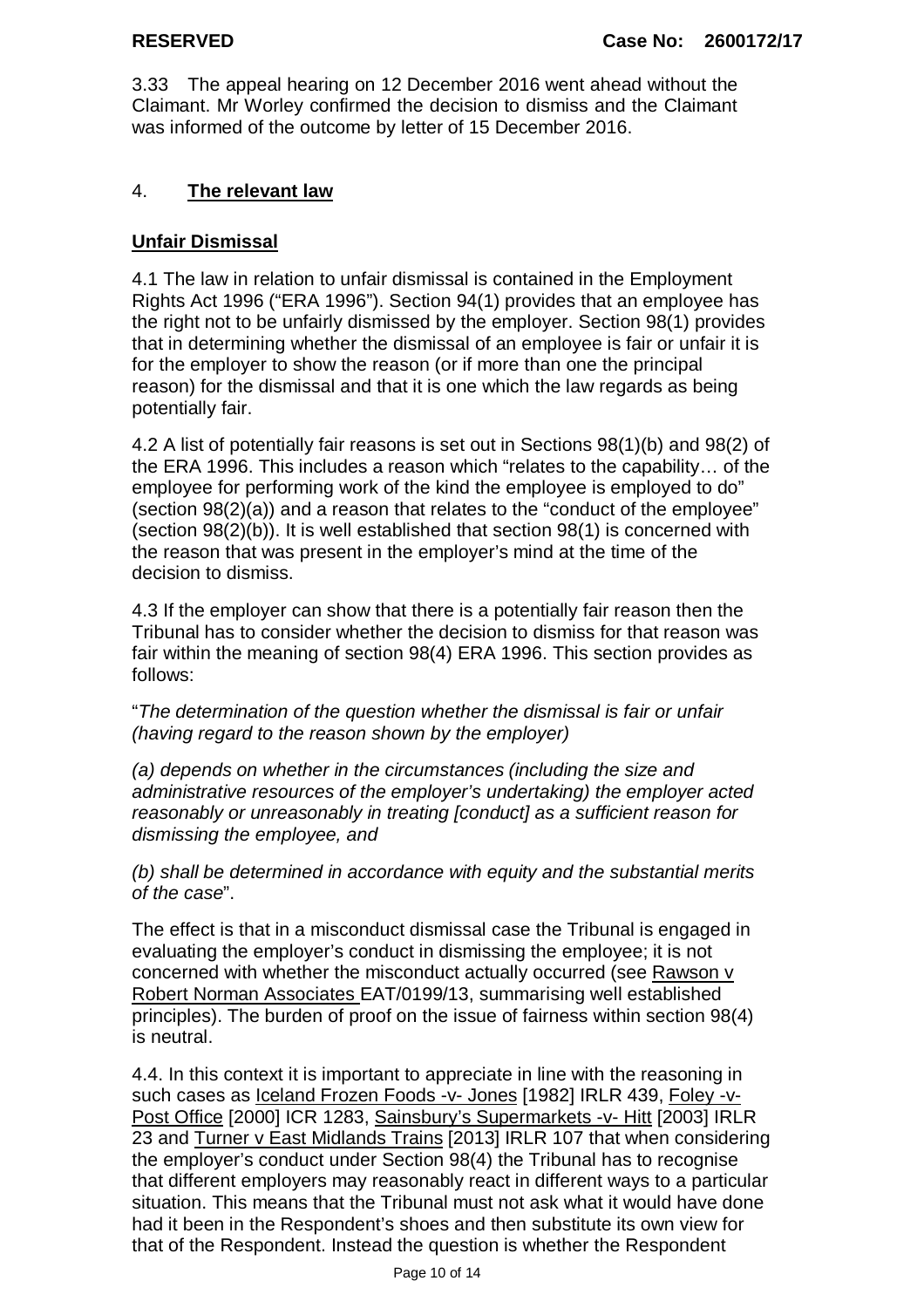acted within the range of reasonable responses open to a reasonable employer both in terms of the actual decision to dismiss and the procedure by which that decision is reached. As Lord Justice Elias made clear in the Turner case, the range of reasonable responses test is not a subjective test, it is an objective assessment of the employer's behaviour, always remembering that just because an Employment Tribunal might have reached a different conclusion to that of the employer does not necessarily mean the dismissal was unfair.

4.5 In determining whether the decision to dismiss fell outside the band of reasonable responses the Tribunal has to judge the employer's decision at the time it was taken and in light of all the circumstances at that stage: Newbund v Thames Water Utilities Ltd [2015] IRLR 73 .

4.6. Where the reason for dismissal is conduct the Tribunal is also guided by the case of British Home Stores -v- Birchell [1978] IRLR 379, EAT. In that case a Tribunal is advised when coming to its decision on the fairness of the dismissal to consider in particular (i) whether the employer had a genuine belief in the guilt of the employee at the time of the decision (ii) whether that belief was based on reasonable grounds and (iii) whether those grounds were arrived at after such investigation as was reasonable in the circumstances. Those quidelines were recently quoted with approval in Orr  $\vee$ Milton Keynes Council [2011] IRLR 317, CA.

4.7. It is also clear from the case of Taylor v OCS Group Limited [2006] IRLR 613 that an appeal can cure a defect in a disciplinary hearing if the appeal is sufficiently comprehensive. However the essential question when deciding whether a dismissal is fair always remains whether the employer acted reasonably within section 98(4) ERA 1996.

# 5. **Applying the law to the facts of the case**

### The principle reason for dismissal

5.1 As set out above, the Respondent's argues that the principal reason for the Claimant's dismissal related to his conduct. By contrast Mr Howlett, on behalf of the Claimant, submits that the principal reason was either that Mr Whincup took against the Claimant from the outset and so conducted a witch-hunt to get him out of the business or alternatively dismissed him for poor performance.

5.2 I have decided that the Respondent has satisfied the burden of proof on this issue and I am persuaded that the principal reason for the Claimant's dismissal related to his conduct. Although Mr Whincup had a number of issues with the Claimant's performance, and indeed doubted that the Claimant was up to his job, it was the Claimant's attitude in repeatedly failing to comply with management instructions that carried the most weight, particularly the absence of weekly sales reports and the Claimant's repeated use of his mobile phone. Mr Whincup genuinely believed that the Claimant was deliberately 'taking the mickey' and was 'out of line'. I therefore find that this was not a malicious witch-hunt or that the Claimant was set up to fail as Mr Howlett suggested. On the contrary it was clear from Mr Whincup's demeanour when giving evidence and also from the documentary record that Mr Whincup was deeply frustrated at the Claimant's failure to adopt a more productive attitude, despite repeated requests to do so. The last straw was the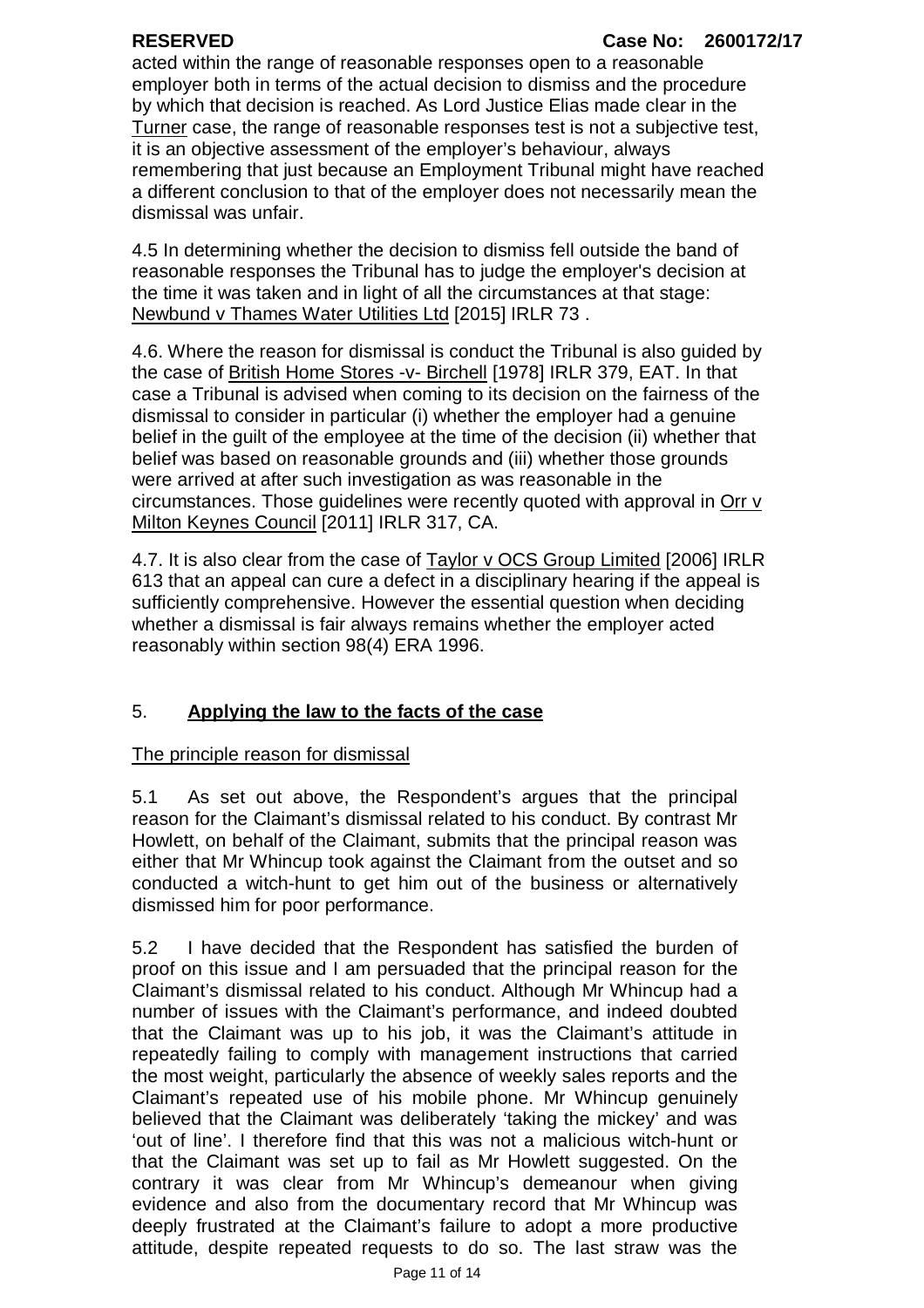Claimant's use of his personal mobile on the afternoon of the 8 November – only hours after receiving a final written warning for ignoring management instructions - which Mr Whincup regarded as a flagrant act of gross insubordination. It was that misconduct, coupled with Mr Whincup's suspicions that the Claimant was using his phone to do illicit deals with customers, that constituted the principle reason for dismissal.

### Was the dismissal fair within Section 98(4) of the Employment Rights Act 1996?

5.3 As noted above I do not accept that Mr Whincup conducted a witch-hunt against the Claimant. However, I do accept that the decision to dismiss fell outside the band of reasonable responses in the following respects:-

(i) the Claimant was given less than 24 hours notice of the disciplinary meeting on 9 November 2016. This was wholly inadequate, giving him little time to prepare for a meeting that was to consider the los of his job. As such it constituted a breach the ACAS Code on Disciplinary and Grievance Procedures ('the ACAS Code') which sets out basic standards of fairness when dealing with disciplinary situations in the workplace. In particular it breaches paragraph 11 which provides that employees should have 'reasonable time to prepare their case';

(ii) he was not given any written indication of the charges against him, in clear breach of the Respondent's own disciplinary procedure and paragraph 9 of the ACAS Code on Disciplinary and Grievance Procedures. Moreover, although the Claimant was no doubt aware from the events on the 8 November 2016 that the continued use of his mobile phone was to be a matter for discussion at the meeting the following morning, he was not given any indication that allegations of illicit dealings with customers were also to be considered. Nor was he given any details of the Respondent's investigations into the customer dealing allegations prior to the meeting, in breach of the most basic standards of fairness;

(iii) Nonetheless Mr Whincup took the Claimant's dealings with customers into account when taking the decision to dismiss - even though investigations must still have been at a very early stage at this point and even though the Claimant was never given the chance to address the issue before the decision was taken. As Mr Whincup confirmed in his evidence, it was only *after* the Claimant was told that his employment was to be terminated that the subject was even mentioned.

(iv) Mr Whincup was not sufficiently detached from the events in this case to be able to act impartially and keep an open mind. By the end of October 2016 he had formed the view that the Claimant was not up to his job, and thereafter the Claimant stood little chance of a fair hearing. Indeed the disciplinary meeting held on 8 November 2016 was no more than a charade – the final written warning issued at that meeting had been drafted by Mr Whincup some days beforehand and there was little if anything the Claimant could have said to get him to change his mind. The mobile phone incident on the afternoon of 8 November 2016 – coupled with suspicions that the Claimant was engaged in illicit dealings with clients - persuaded Mr Whincup that the Claimant would have to go and there was nothing the Claimant could have said to change that. The fact that the meeting on 9 November 2016 was over in 5 minutes, without consideration of any alternatives to dismissal, demonstrates that the decision had already been made – Mr Whincup's mind was made up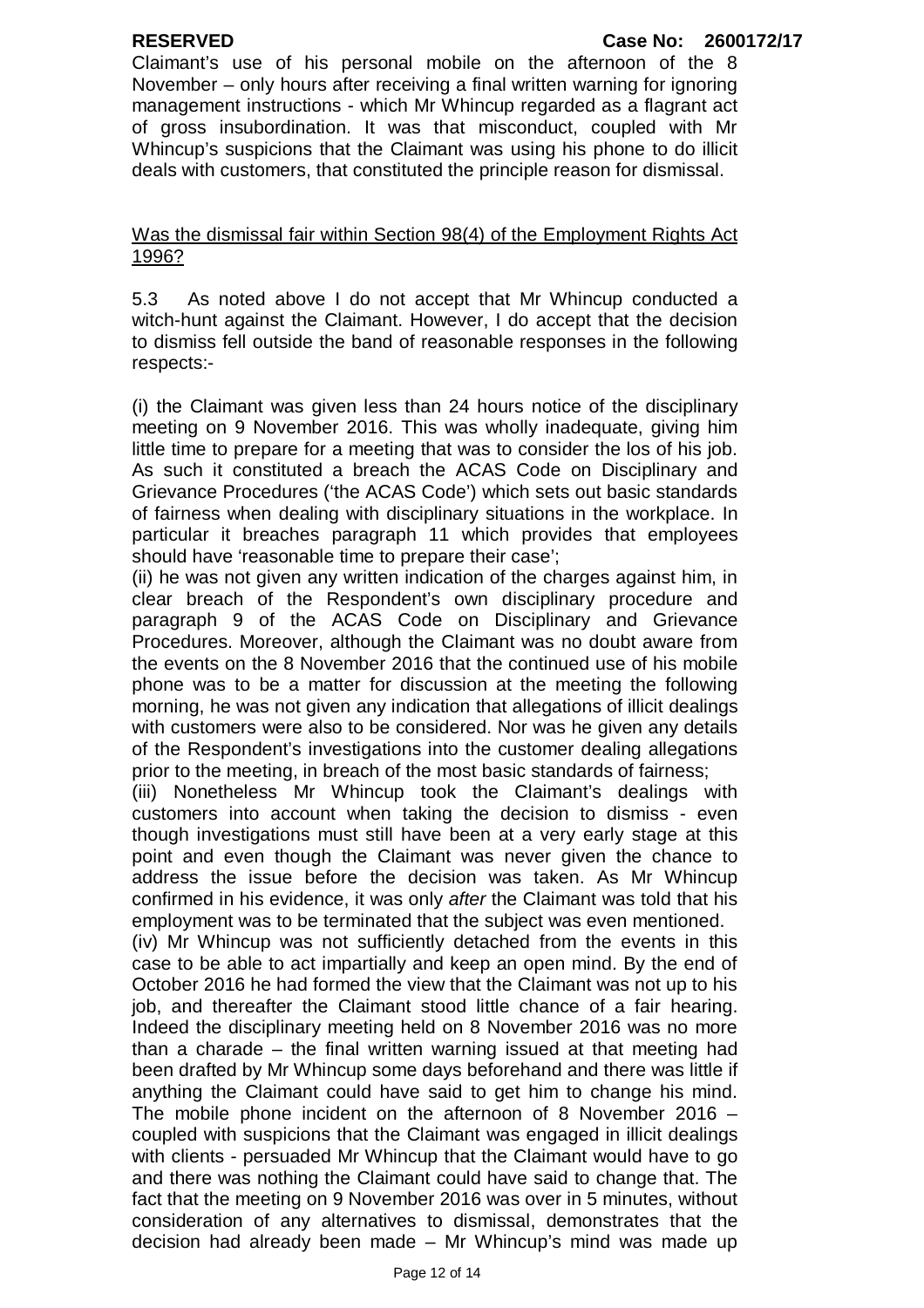before he set foot in the meeting.

(v) Mr Worley was not sufficiently impartial to conduct the appeal, and his involvement at the appeal stage was therefore in breach of paragraph 27 of the ACAS Code which states that an appeal should be dealt with impartially and wherever possible by a manager who has not previously been involved in the case. Like Mr Whincup, Mr Worley had been closely involved in the disciplinary process from the outset and had approved the issue of both the verbal and the final written warnings. His ability to bring an independent mind to the matter was therefore completely compromised. (Although this was a relatively small company, I do not accept that it would have been impractical or unduly onerous to find an independent person to conduct the appeal.)

5.4 The Claimant was therefore unfairly dismissed.

### 6. Matters relevant to remedy

6.1 Although I did not hear detailed evidence on remedy, the parties addressed me on a number of matters relevant to remedy, including the extent to which the Claimant had contributed to his dismissal.

### Contributory conduct

6.2 The relevant statutory provisions in relation to contributory conduct are found in section 122(2) and 123(6) ERA 1996. These sections are worded slightly differently. Section 123(6), which applies to the unfair dismissal compensatory award, provides that where the Tribunal finds the dismissal was to any extent caused or contributed to by any action of the Claimant then it has to reduce the compensatory award by such proportion as it considers just and equitable. Case-law has established that the Claimant's actions must be culpable or blameworthy to bring the section into play.

6.3 In my view, the Claimant's actions in continuing to flout the instructions of a senior manager, including his continued use of his mobile phone, were both culpable and blameworthy. As the Claimant admitted in cross-examination, the instruction not to use the phone was a reasonable one. However I am persuaded (on the basis of both the documentary record and the Claimant's inconsistent evidence on the matter in cross-examination) that he nonetheless repeatedly and deliberately flouted that instruction from May 2016 onwards. I also accept that (with one exception) he failed to provide Mr Whincup with weekly sales reports in defiance of Mr Whincup's clear instructions, even though this was a reasonable and fairly standard request of a salesman. Moreover it was the Claimant's reckless use of his mobile phone on the afternoon of 8 November 2016 that provided the catalyst for the disciplinary hearing on the morning of 9 November 2016. It also gave rise to the suspicion in Mr Whincup's mind that the Claimant was dealing directly with customers for personal gain. The Claimant was therefore the master of his own misfortune. In my view his behaviour was such that it would be just and equitable to make a 100 per cent reduction to the compensatory award.

Page 13 of 14 6.4 I also considered whether to reduce the basic award under section 122(2). This section allows a reduction where the Tribunal considers that any conduct of the Claimant prior to dismissal is such that it would be just and equitable to make a reduction. The section gives the Tribunal wide